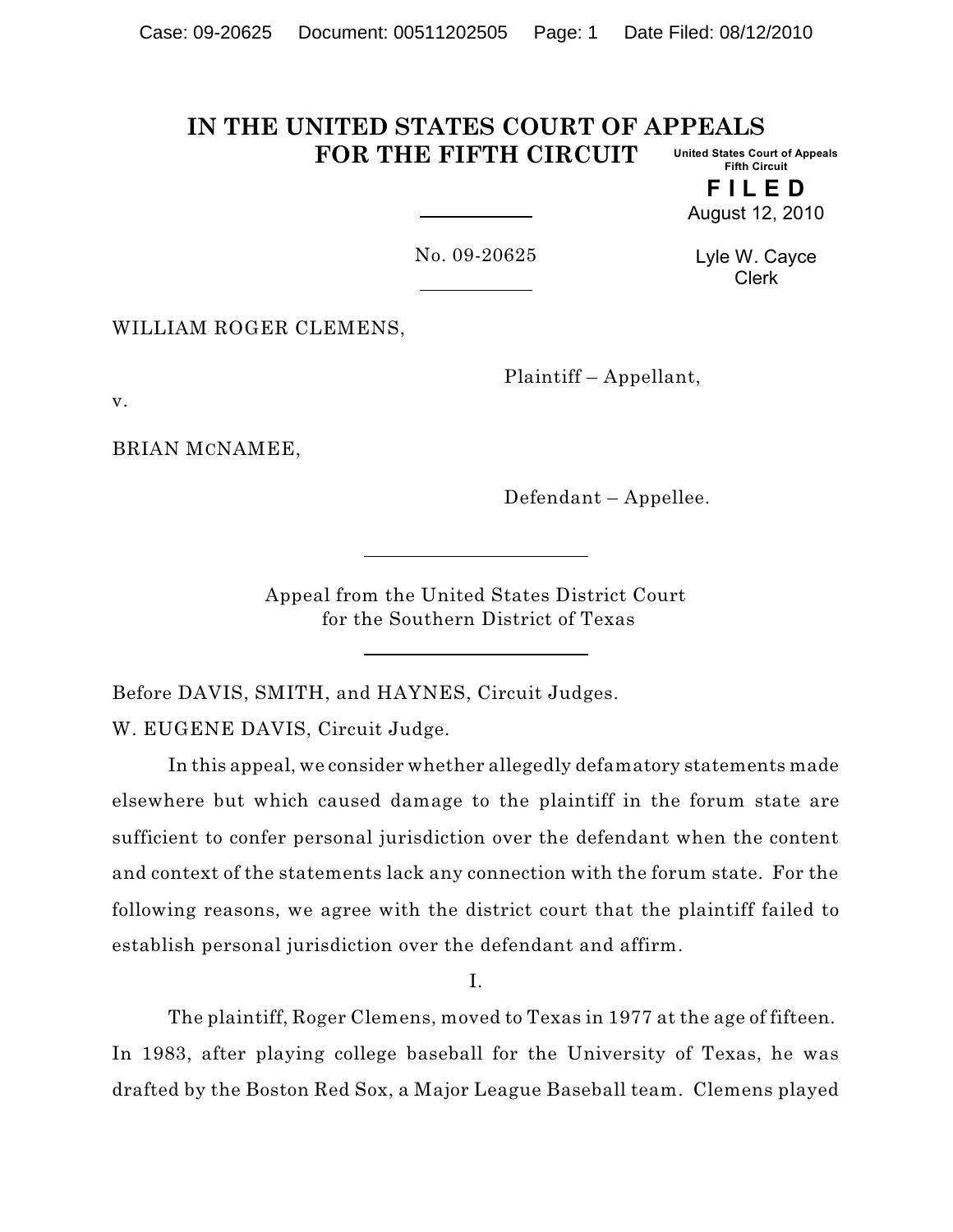Case: 09-20625 Document: 00511202505 Page: 2 Date Filed: 08/12/2010

# No. 09-20625

for the Red Sox until 1996, when he signed with the Toronto Blue Jays. As a member of the Blue Jays, Clemens met the defendant Brian McNamee, an athletic trainer for the Toronto organization. In 1999, Clemens joined the New York Yankees, and one year later, the Yankees hired McNamee as an assistant trainer. Clemens trained with McNamee until some point in 2007.<sup>1</sup> Over the course of their professional relationship, McNamee traveled to Texas approximately thirty-five times to train Clemens and other professional athletes. Although he temporarily resided in other cities during his professional baseball career, Clemens returned to Houston at the end of every baseball season. He currently lives in Texas with his wife and four children.

In the summer of 2007, federal authorities contacted McNamee in New York City in connection with the Government's criminal investigation of BALCO, a Bay Area laboratory allegedly involved in the development and sale of performance-enhancing drugs. At the interview, authorities told McNamee that the Government had sufficient evidence to secure a conviction against McNamee for delivering illegal performance-enhancing drugs to athletes. In lieu of prosecution, the United States Attorney's Office for the Northern District of California gave McNamee use immunity for any statements he gave in relation to the Government's investigation. McNamee was interviewed by the Government for two days during which he told investigators that he had injected Clemens with performance-enhancing drugs in 1998, 2000, and 2001. These injections, according to McNamee, took place in Toronto and New York.

A short time after his interview with the Government, federal authorities contacted McNamee again, this time requesting that he cooperate with a Major League Baseball investigation being conducted by former United States Senator

<sup>&</sup>lt;sup>1</sup> Clemens retired from the Yankees in 2003. In 2004, he joined the Houston Astros and played with the team for three seasons. In 2007, he signed a one-year contract with the Yankees. At present, he is not a member of any professional baseball team.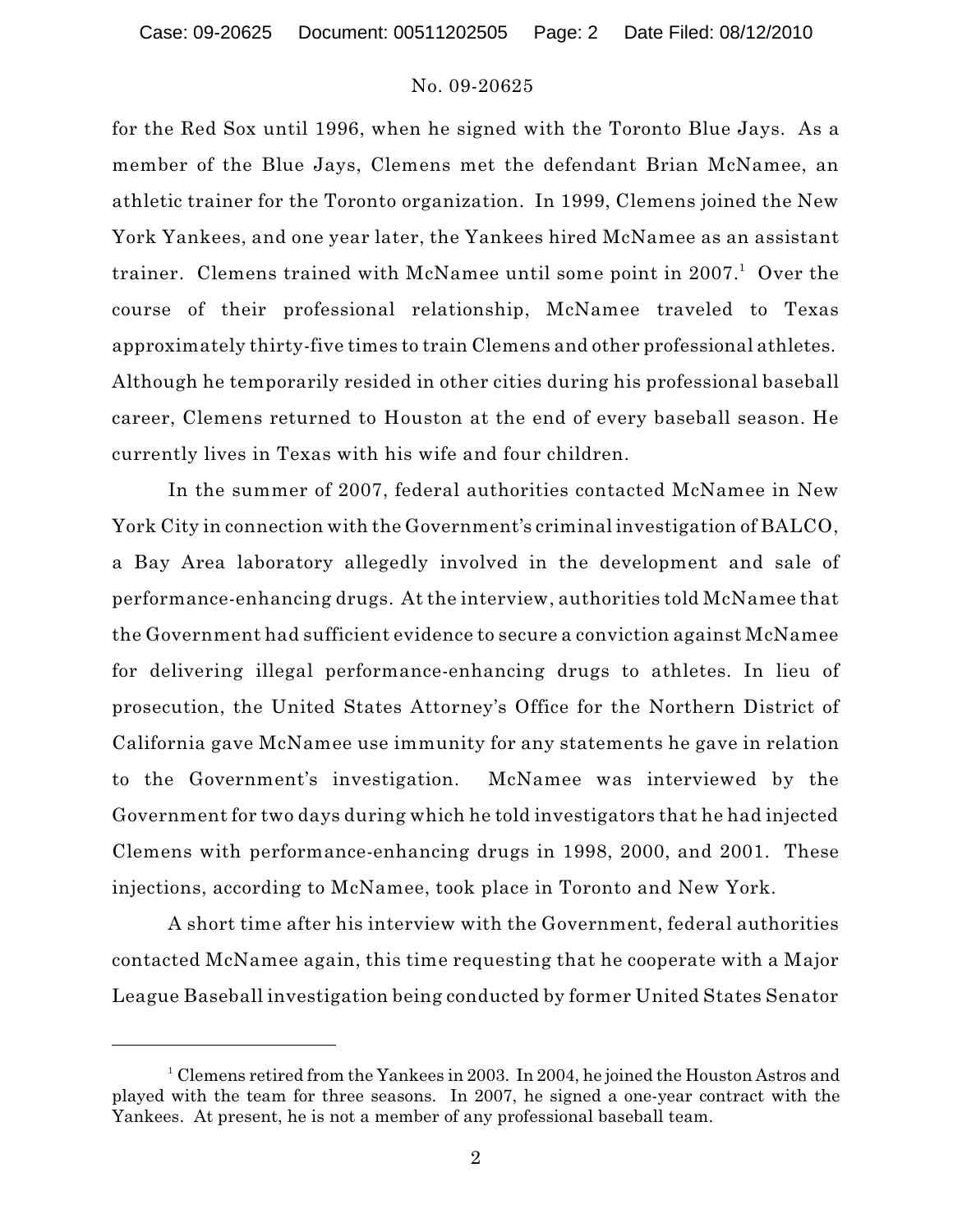Case: 09-20625 Document: 00511202505 Page: 3 Date Filed: 08/12/2010

# No. 09-20625

George Mitchell into the use of performance-enhancing drugs in the game ("Mitchell Commission"). Federal investigators arranged and participated in McNamee's meeting with Mitchell in New York. On December 12, 2007, the Mitchell Commission released the findings of its investigation in its *Report to the Commissioner of Baseball of an Independent Investigation Into the Illegal Use of Steroids and Other Performance Enhancing Substances By Players In Major League Baseball* ("Mitchell Report"). The Mitchell Report included McNamee's statements concerning Clemens' use of performance-enhancing drugs. Every national news service, as well as every major newspaper in Texas, republished McNamee's statements. Following the Mitchell Report's release, McNamee spoke with John Heyman, a senior writer for the internet site SI.com. During this interview at McNamee's house in Queens, New York, McNamee repeated the statements that had been published in the Mitchell Report. Heyman posted an article containing these statements to the website SI.com on January 7, 2008.

In January 2008, Clemens filed suit for defamation against McNamee in Texas state court. McNamee removed the action to the United States District Court and moved to dismiss Clemens' complaint for *inter alia* lack of personal jurisdiction and failure to state a claim. The district court dismissed Clemens' defamation action for lack of personal jurisdiction because the focal point of McNamee's statements about Clemens was not Texas. The district court also found, in the alternative, that if the court had personal jurisdiction over McNamee, his statements to the Mitchell Commission were cloaked with absolute immunity. This appeal followed.

# II.

# A.

Whether the district court can properly exercise personal jurisdiction over the defendant is an issue of law we review *de novo*. *Felch v. Tranportes. Lar-Mex S.A. de C.V.*, 92 F.3d 320, 324 (5th Cir. 1996). The plaintiff bears the burden of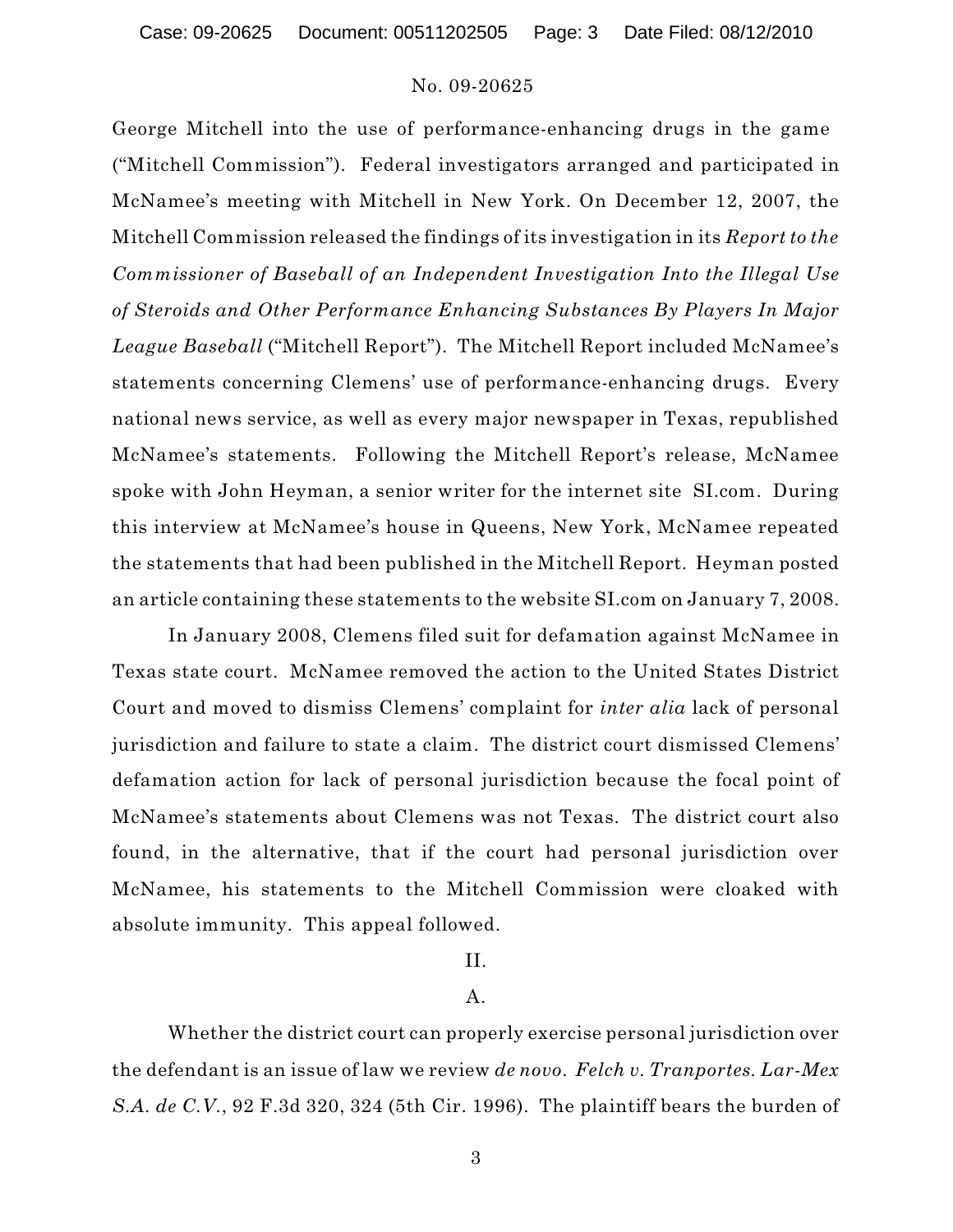establishing personal jurisdiction over a non-resident defendant and that burden is met by making a *prima facie* showing. *Kelly v. Syria Shell Petroleum Dev. B.V.*, 213 F.3d 841, 854 (5th Cir. 2000). We must accept the plaintiff's uncontroverted allegations as true, and resolve in his favor all conflicts between the facts contained in the parties' affidavits and other documentation. *Revell v. Lidov*, 317 F.3d 467, 469 (5th Cir. 2002) (citation omitted).

#### B.

A federal district court sitting in diversity may exercise personal jurisdiction over a foreign defendant if (1) the long-arm statute of the forum state creates personal jurisdiction over the defendant; and (2) the exercise of personal jurisdiction is consistent with the due process guarantees of the United States Constitution. *Latshaw v. Johnston*, 167 F.3d 208, 211 (5th Cir. 1999). Because Texas's long-arm statute reaches to the constitutional limits, the question we must resolve is whether exercising personal jurisdiction over the defendant offends due process. *Helicopteros Nacionales de Colombia, S.A. v. Hall*, 466 U.S. 408, 413–14 (1984).

The Due Process Clause of the Fourteenth Amendment permits a court to exercise personal jurisdiction over a foreign defendant when (1) that defendant has purposefully availed himself of the benefits and protections of the forum state by establishing minimum contacts with the forum state and (2) the exercise of jurisdiction over that defendant does not offend traditional notions of fair play and substantial justice. *Revell*, 317 F.3d at 470 (footnotes and internal citation omitted). There are two types of minimum contacts: contacts that give rise to specific personal jurisdiction and those that give rise to general jurisdiction. *Wilson v. Belin*, 20 F.3d 644, 647 (5th Cir. 1994). On appeal, Clemens only argues that McNamee's defamatory statements were sufficient to confer specific personal jurisdiction; accordingly, we only examine whether McNamee's contacts with Texas were sufficient to confer jurisdiction under the Supreme Court and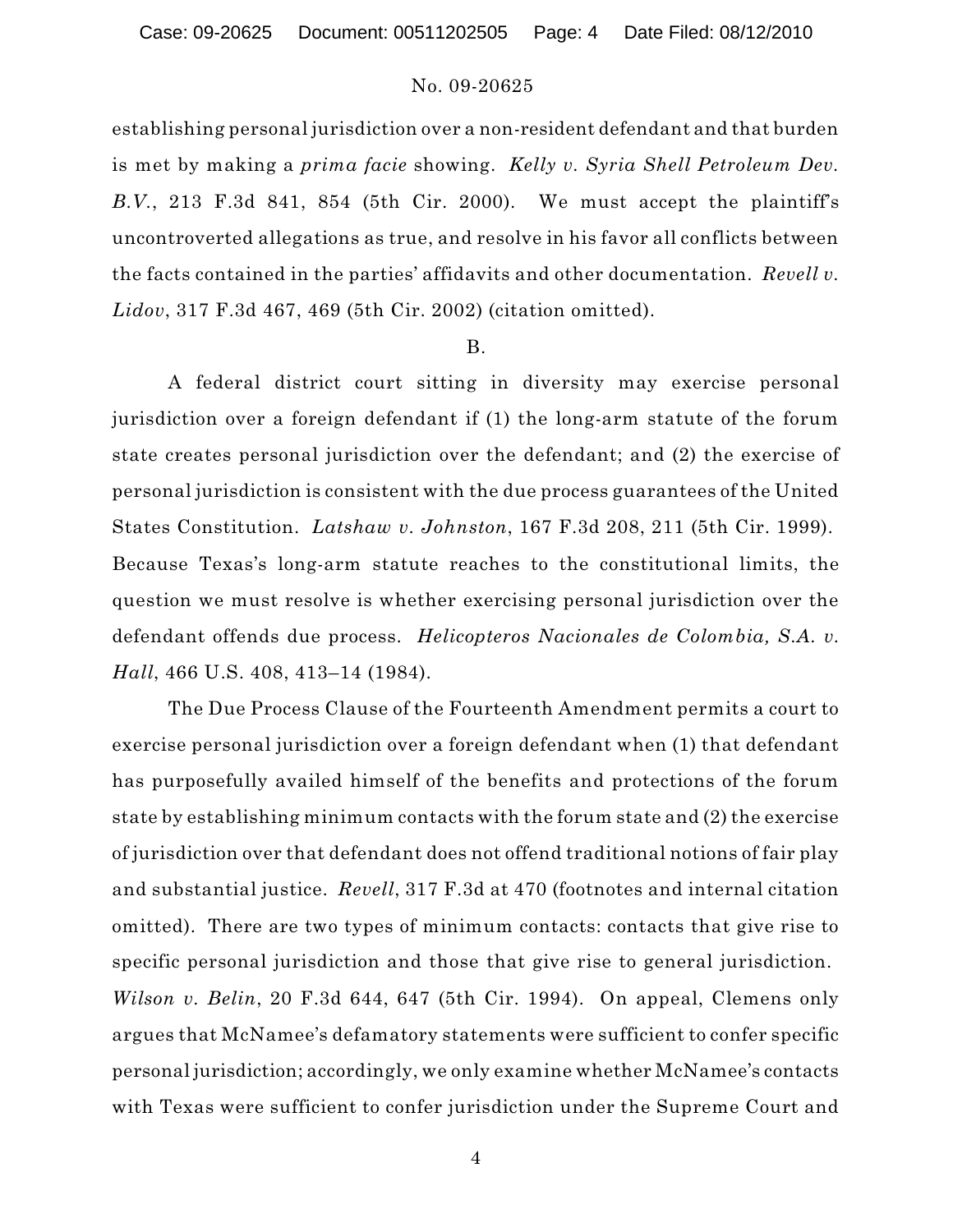Case: 09-20625 Document: 00511202505 Page: 5 Date Filed: 08/12/2010

# No. 09-20625

this Circuit's specific personal jurisdiction jurisprudence. Specific jurisdiction exists when "the defendant has 'purposefully directed' his activities at residents of the forum . . . and the litigation results from alleged injuries that arise out of or relate to those activities." *See Burger King v. Rudzewicz*, 471 U.S. 462, 472 (1985) (citations omitted); *Jones v. Petty-Ray Geophysical Geosource, Inc.*, 954 F.2d 1061, 1068 n.9 (5th Cir. 1992). The non-resident's purposefully directed activities in the forum must be such that he could reasonably anticipate being haled into court in the forum state. *Burger King*, 471 U.S. at 474. Specific jurisdiction also requires a sufficient nexus between the non-resident's contacts with the forum and the cause of action. *Helicopteros Nacionales de Colombia, S.A.,* 466 U.S. at 414 n.8.

We first address whether McNamee had sufficient minimum contacts with the forum to support specific personal jurisdiction. It is essential that there be some act by which the defendant purposefully avails himself of the privilege of conducting activities with the forum state, thus invoking the benefits and protections of its laws. *Hanson v. Denckla*, 357 U.S. 235, 253 (1958). The "purposeful availment" requirement ensures that a defendant will not be haled into a jurisdiction solely as a result of random, fortuitous, or attenuated contacts. *Burger King*, 471 U.S. at 472 (citation omitted). In this case, the relevant contacts from which Clemens' cause of action arises are the allegedly defamatory remarks about Clemens which McNamee made to the Mitchell Commission and John Heyman of SI.com. Therefore, the issue narrows to whether these defamatory remarks constituted purposeful availment such that McNamee could have reasonably anticipated being haled into a Texas court as a result of his statements.

The most instructive case on this issue from the Supreme Court is *Calder v. Jones*, 465 U.S. 783 (1984). In *Calder*, a Hollywood gossip tabloid published an allegedly libelous story about the actress Shirley Jones. *Id.* at 785. Jones

5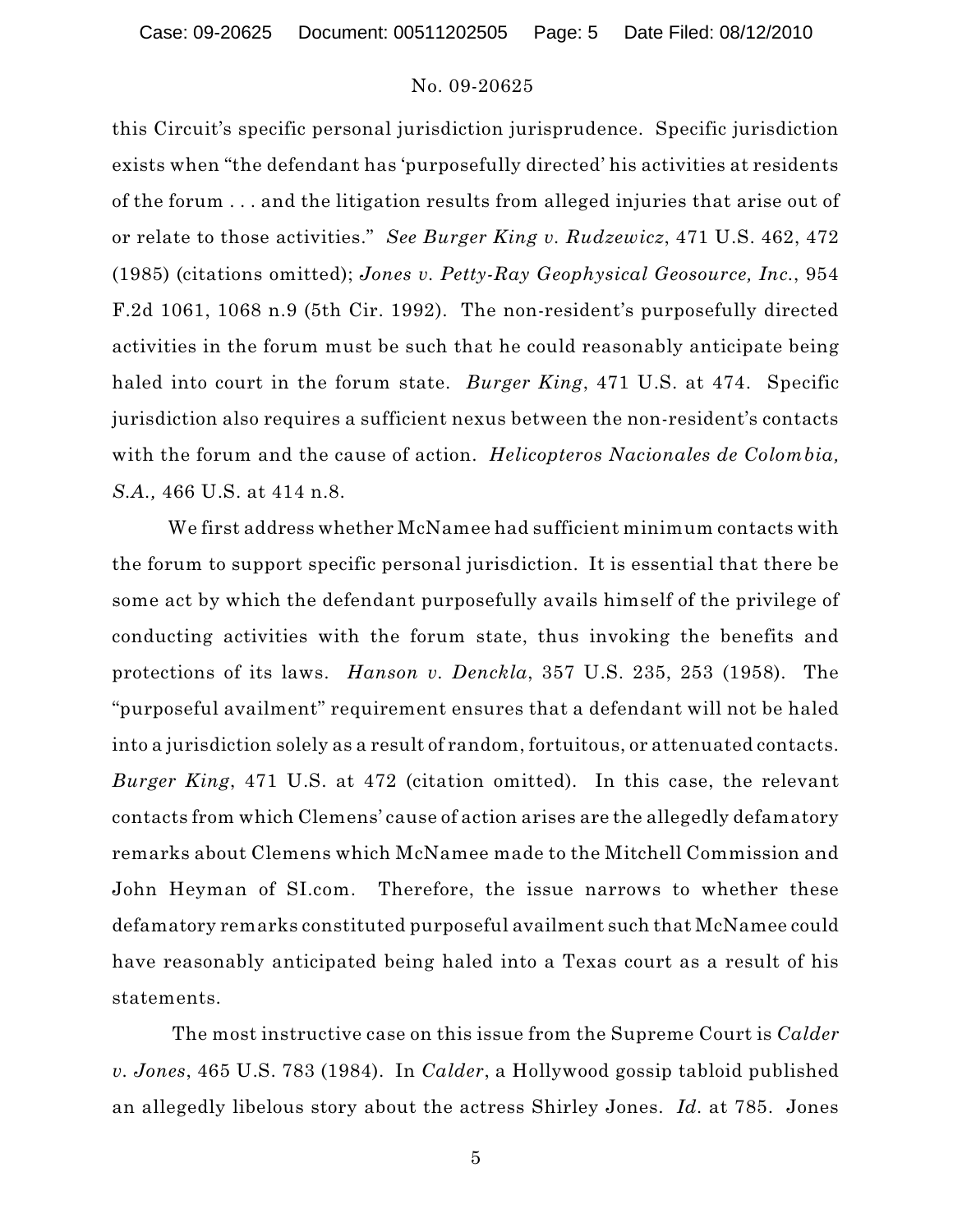filed suit in California against the author of the story and the editor of the tabloid. *Id.* The Supreme Court held that California courts had jurisdiction over the defendants because they had "expressly aimed" their conduct towards California:

The allegedly libelous story concerned the California activities of a California resident. It impugned the professionalism of an entertainer whose television career was centered in California. The article was drawn from California sources, and the brunt of the harm, in terms both of respondent's emotional distress and the injury to her professional reputation, was suffered in California. In sum, California is the focal point both of the story and the harm.

*Id.* at 788-89 (emphasis added).

To support personal jurisdiction against the defaming defendant, this court has emphasized *Calder*'s requirement that the forum "be the focal point of the story." *Id.* For example, in *Revell v. Lidov*, the plaintiff sued a non-resident defendant in Texas after the defendant alleged on a Columbia University website that the plaintiff had advance knowledge of the bombing of Pan Am Flight 103. *Revell*, 317 F.3d at 469. Although we recognized that the plaintiff suffered emotional distress and damage to his professional reputation in Texas, the *Revell* court concluded that the alleged defamatory statements were inadequately directed to Texas to satisfy minimum contacts under *Calder*. *Id.* at 473. As this court explained:

First, the article written by [plaintiff] about [defendant] contains no reference to Texas, nor does it refer to the Texas activities of [plaintiff] and it was not directed at Texas readers as distinguished from readers in other states. Texas was not the focal point of the article or the harm suffered, unlike *Calder*, in which the article contained descriptions of the California activities of the plaintiff, drew upon California sources, and found its largest audience in California.

*Id.*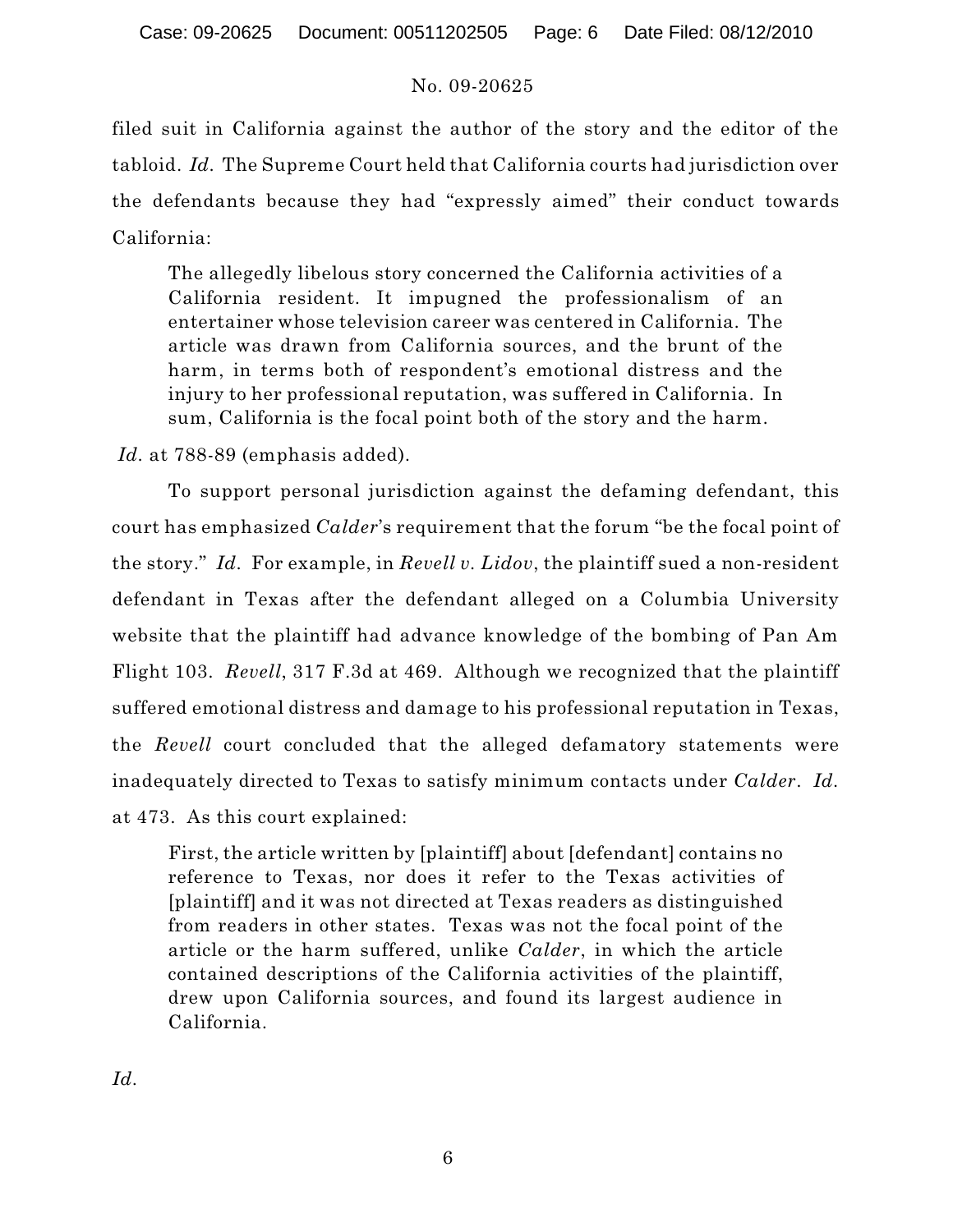In *Fielding v. Hubert Burda Media, Inc.*, 415 F.3d 419 (5th Cir. 2005), we again required the plaintiff to show that Texas was the focus of the defamatory communication. In *Fielding*, the plaintiffs were the Swiss Ambassador to Germany and his American wife, a former Mrs. Texas who was a resident of Texas; the defendants were several German newspapers who wrote allegedly libelous articles about the plaintiffs' social lives in Berlin. *Id.* The plaintiffs sued the defendants in Texas, arguing that jurisdiction was proper because the stories harmed their reputation among friends and family in Texas. *Id.* at 424. Despite the alleged harm suffered in the forum, the *Fielding* court declined to find personal jurisdiction because "the clear focus of the . . . articles was the alleged affair between [the Ambassador] and [his alleged mistress] and its aftermath, activities which occurred in Germany and Switzerland." *Id.* at 426.

We read *Calder* as requiring the plaintiff seeking to assert specific personal jurisdiction over a defendant in a defamation case to show "(1) the subject matter of and (2) the sources relied upon for the article were in the forum state." *Id.* (citing *Revell*, 317 F.3d at 474 & n.48). Thus the question in this case further narrows to whether McNamee's allegedly defamatory statements were aimed at or directed to Texas. As in *Revell* and *Fielding*, the statements in this case concerned non-Texas activities–the delivery of performance-enhancing drugs to Clemens in New York and Canada. The statements were not made in Texas or directed to residents of Texas.

In support of jurisdiction, Clemens points to the harm he suffered in Texas and to McNamee's knowledge of the likelihood of such damage in the forum. Yet under *Calder*, *Revell*, and *Fielding*, Clemens has not made a prima facie showing that McNamee made statements in which Texas was the focal point: the statements did not concern activity in Texas; nor were they made in Texas or directed to Texas residents any more than residents of any state. As such, the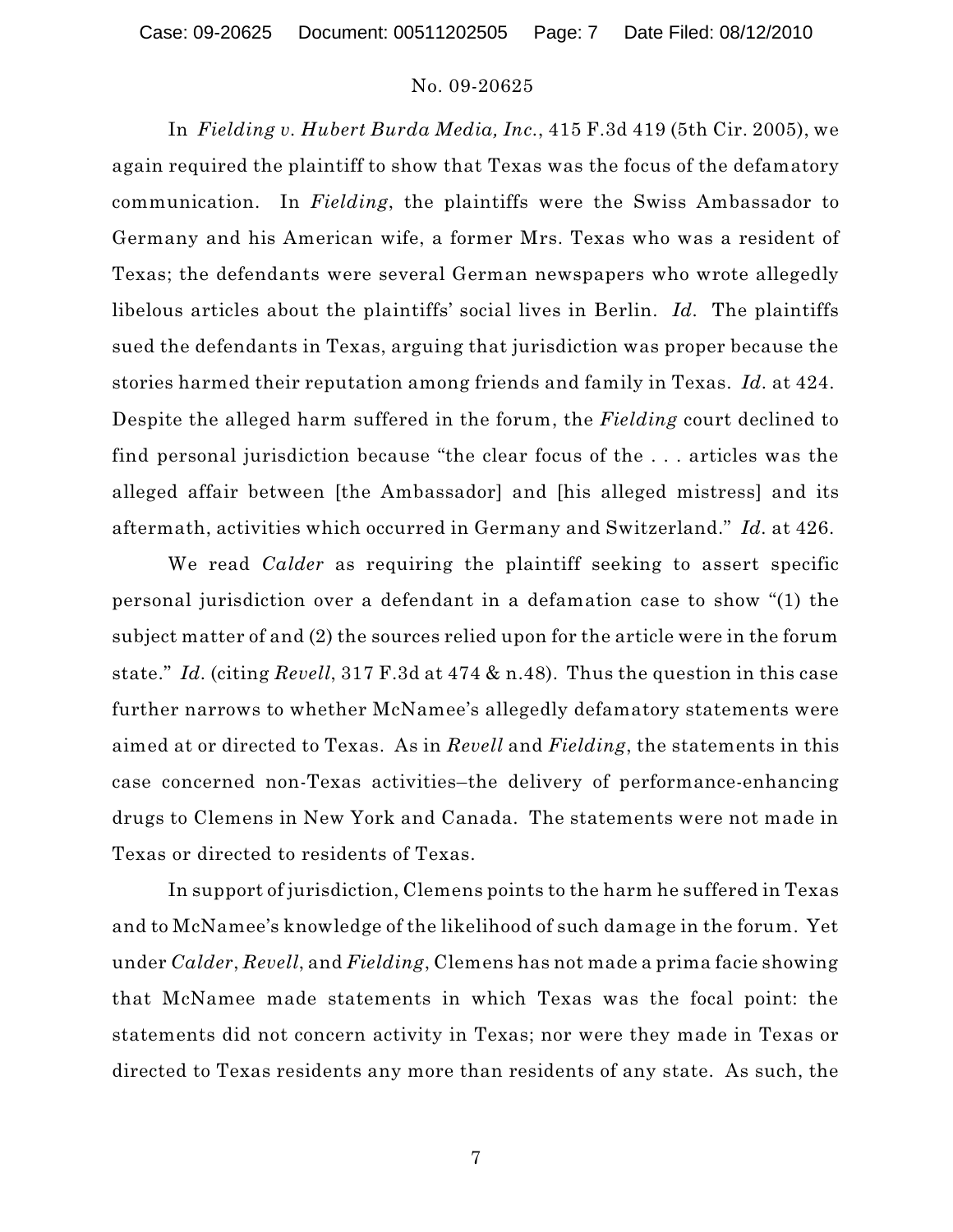district court did not err in dismissing Clemens' suit for lack of personal jurisdiction over  $\rm{McNamee.}^2$ 

# III.

For the foregoing reasons, the district court's judgment is affirmed. AFFIRMED.

<sup>&</sup>lt;sup>2</sup> See also Mullins v. TestAmerica, Inc., 564 F.3d 386, 401 (5th Cir. 2009) ("Under *Calder*, . . . the plaintiff's residence in the forum, and suffering of harm there, will not alone support [personal] jurisdiction.") (brackets in original, citation omitted); *Panda Brandywine Corp. v. Potomac Elec. Power Co.*, 253 F.3d 865, 870 (5th Cir. 2001) ("If we were to accept Appellants' arguments, a nonresident defendant would be subject to jurisdiction in Texas for an intentional tort simply because the plaintiff's complaint alleged injury in Texas to Texas residents regardless of the defendant's contacts."); *Wien Air Alaska, Inc. v. Brandt*, 195 F.3d 208, 212 (5th Cir. 1999) (citations omitted) (foreseeable injury alone is not sufficient to confer specific jurisdiction, absent the direction of specific acts toward the forum).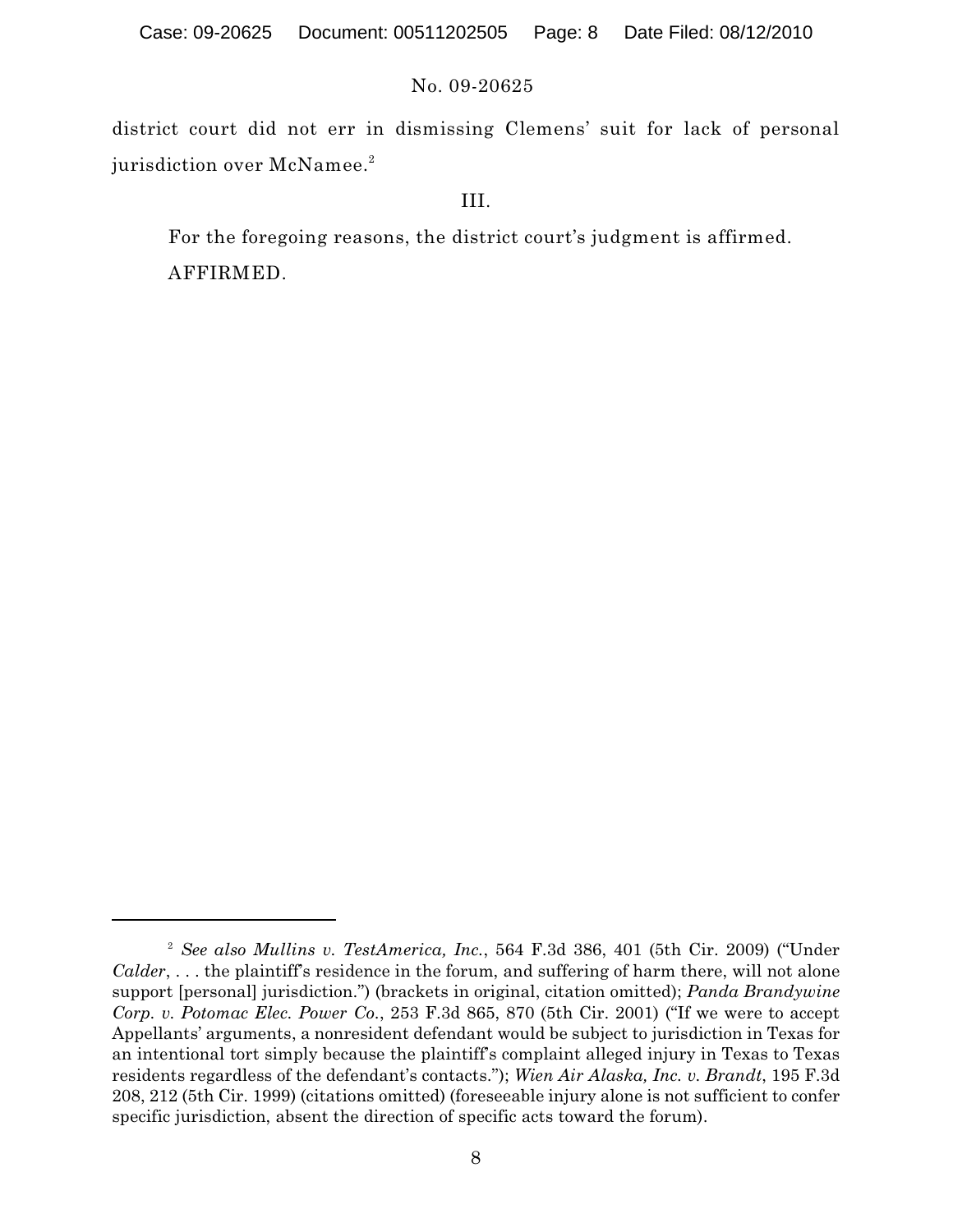HAYNES, Circuit Judge, dissenting.

Because I conclude that specific jurisdiction exists here, I respectfully dissent. McNamee had sufficient minimum contacts with Texas, and the exercise of personal jurisdiction does not offend traditional notions of fair play and substantial justice. Accordingly, the district court should not have dismissed this case on that ground. 1

The Due Process Clause of the Fourteenth Amendment requires that, before a person can be subject to jurisdiction in a particular forum, he must have "purposefully availed himself of the benefits and protections of the forum state by establishing 'minimum contacts' with the forum state; and . . . the exercise of jurisdiction over that defendant [must] not offend 'traditional notions of fair play and substantial justice.'" *Cent. Freight Lines Inc. v. APA Transp. Corp.*, 322 F.3d 376, 380 (5th Cir. 2003). In turn, minimum contacts can be broken down into two categories: those sufficient to support specific jurisdiction and those sufficient to support general jurisdiction. *Id.* at 381. Only the former concerns us here, as I agree that McNamee's contacts were not sufficient for general jurisdiction.

In construing Supreme Court precedents in this area, we have held that specific jurisdiction may be asserted over a defendant where that defendant has "'purposefully directed [his] activities at the forum state and the litigation results from alleged injuries that arise out of or *relate to* those activities.'" *Id.* (emphasis added) (quoting *Burger King Corp. v. Rudzewicz*, 471 U.S. 462, 472 (1985)). In analyzing whether personal jurisdiction is proper, we "must accept

 $^1$  The majority opinion does not reach the question of the district court's alternative holding on the immunity question for the Mitchell Commission statements, so I will not address that question here.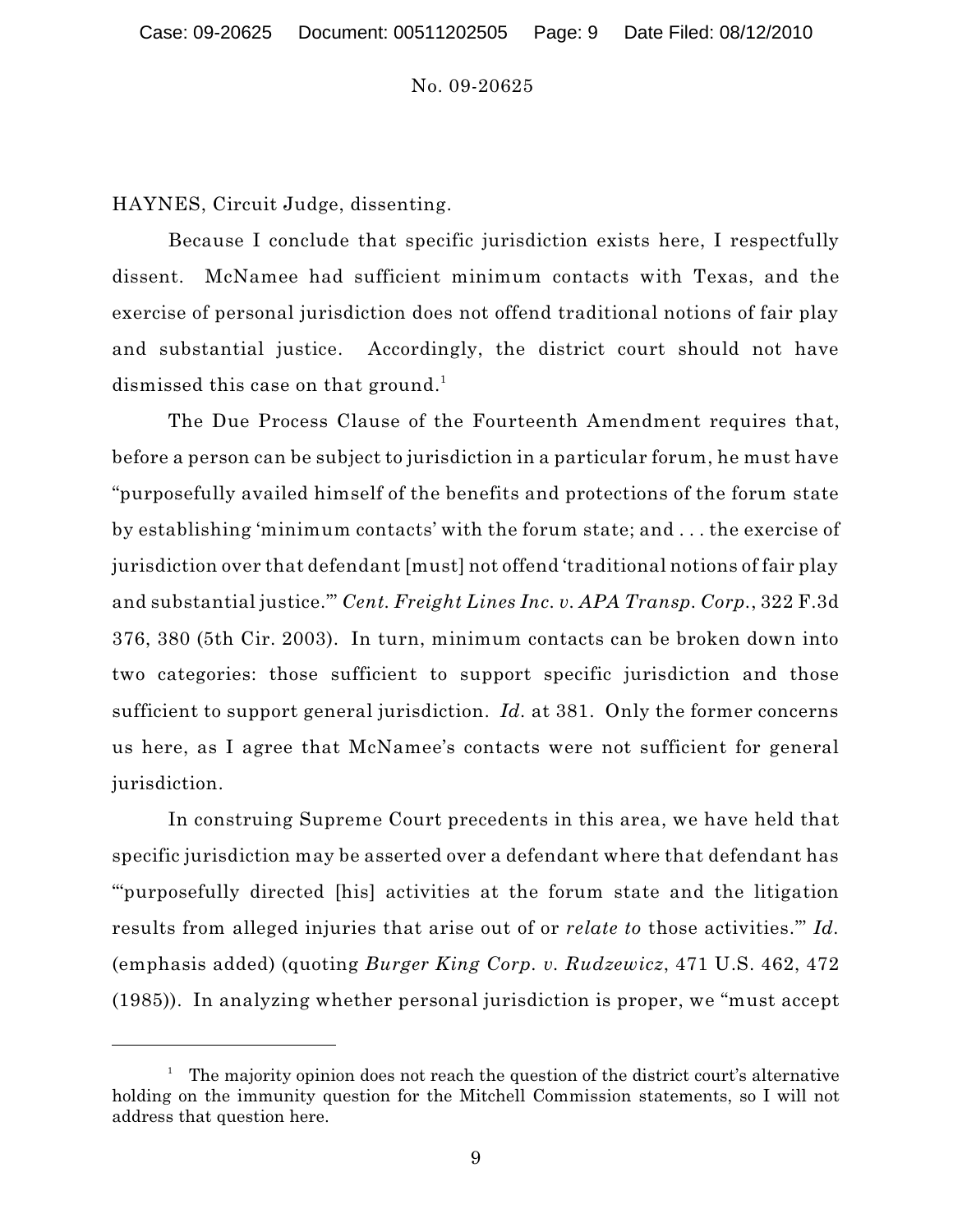the plaintiff's uncontroverted allegations, and resolve in his favor all conflicts between the facts contained in the parties' affidavits and other documentation." *Revell v. Lidov*, 317 F.3d 467, 469 (5th Cir. 2002) (quotation marks, brackets, and citation omitted).

# **A. McNamee Established Minimum Contacts with Texas**

In this case, there are two independent grounds upon which the minimum contacts inquiry is satisfied. First, McNamee made numerous business trips to Texas to train Clemens, and these trips "relate to" and form an integral part of the instant cause of action. Second, under the *Calder<sup>2</sup> "effects test*," McNamee established minimum contacts with Texas because, taking Clemens's allegations as true, McNamee intentionally directed his false claims at Texas, where he knew Clemens resided and where it was foreseeable that the brunt of the injury from McNamee's statements would be felt.

*1. McNamee's Business Contacts with Texas Satisfy the Minimum Contacts Test*

Unlike the cases upon which the majority opinion relies, McNamee had repeated business contacts with Clemens in Texas. As the majority opinion acknowledges, McNamee visited Texas approximately thirty-five times over the course of his paid, professional relationship with Clemens, each time to train Clemens and other professional athletes. The fact that these training sessions occurred in Texas is not fortuitous: McNamee traveled to Texas because that is where Clemens continuously resided during the off-season and because, for at least part of his career, Clemens played professional baseball in Texas.<sup>3</sup> Thus,

*Calder v. Jones*, 465 U.S. 783 (1984). 2

<sup>&</sup>lt;sup>3</sup> Notably, McNamee served as Clemens's personal trainer during the three years that Clemens played for the Houston Astros. Clemens asserts that this time period was the height of his professional career. He left the Astros only a year before the allegedly libelous statements were made.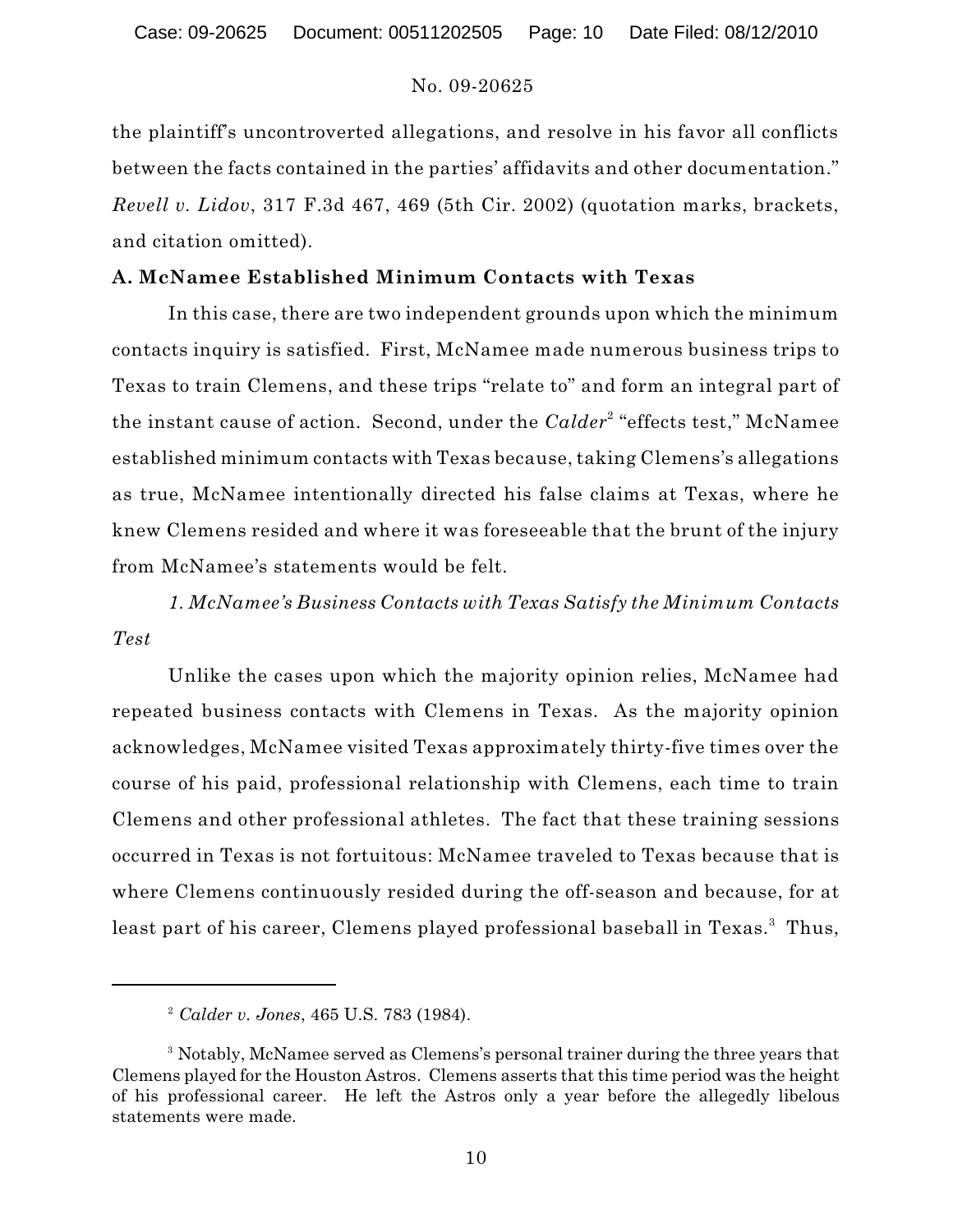McNamee purposely availed himself of the privileges of conducting business in Texas. *See Nuovo Pignone, SPA v. Storman Asia M/V*, 310 F.3d 374, 380 (5th Cir. 2002) (holding that minimum contacts exist where the defendant "purposely has availed itself of the privilege of conducting business in that state"); *Stroman Realty, Inc. v. Antt*, 528 F.3d 382, 386 (5th Cir. 2008) ("Purposeful availment of the privileges of conducting business in a forum is indicative that a defendant has contacts with a state.").

Further, McNamee's business trips to Texas form a part of and "relate to" the training relationship from which the alleged steroid regimen either arose (McNamee's version) or did not arise (Clemens's version). *See Trinity Indus., Inc. v. Myers & Assocs., Ltd.*, 41 F.3d 229, 231 (5th Cir. 1995). In *Trinity Industries*, two lawyers allegedly counseled a Texas client's competitor to bring adverse litigation in Pennsylvania. The Texas client brought suit in Texas court, claiming breach of fiduciary duty, civil conspiracy, and negligence. We rejected the defendants' contention that personal jurisdiction was lacking because the tortious conduct occurred in Illinois—where the defendants' law firm was located—and in Pennsylvania—where the tortious advice was given. Concluding that the lawsuit related to the defendants' contacts with Texas, we observed: "The essence of Trinity's complaint is that its own lawyers counseled its competitor in bringing adverse litigation. There would be no injury or basis for a claim but for the fact that [the defendants] represented Trinity in Texas before and during their engagement by [the competitor]." *Id*. at 231-32.

Similarly, the litigation in question here clearly "relates to" McNamee's business trips to Texas because the allegedly defamatory statements relate to McNamee's training relationship with Clemens. *See Helicopteros Nacionales de Colombia, S.A. v. Hall*, 466 U.S. 408, 414 & n.8 (1984) ("When a controversy is related to or 'arises out of' a defendant's contacts with the forum, the Court has said that a 'relationship among the defendant, the forum, and the litigation' is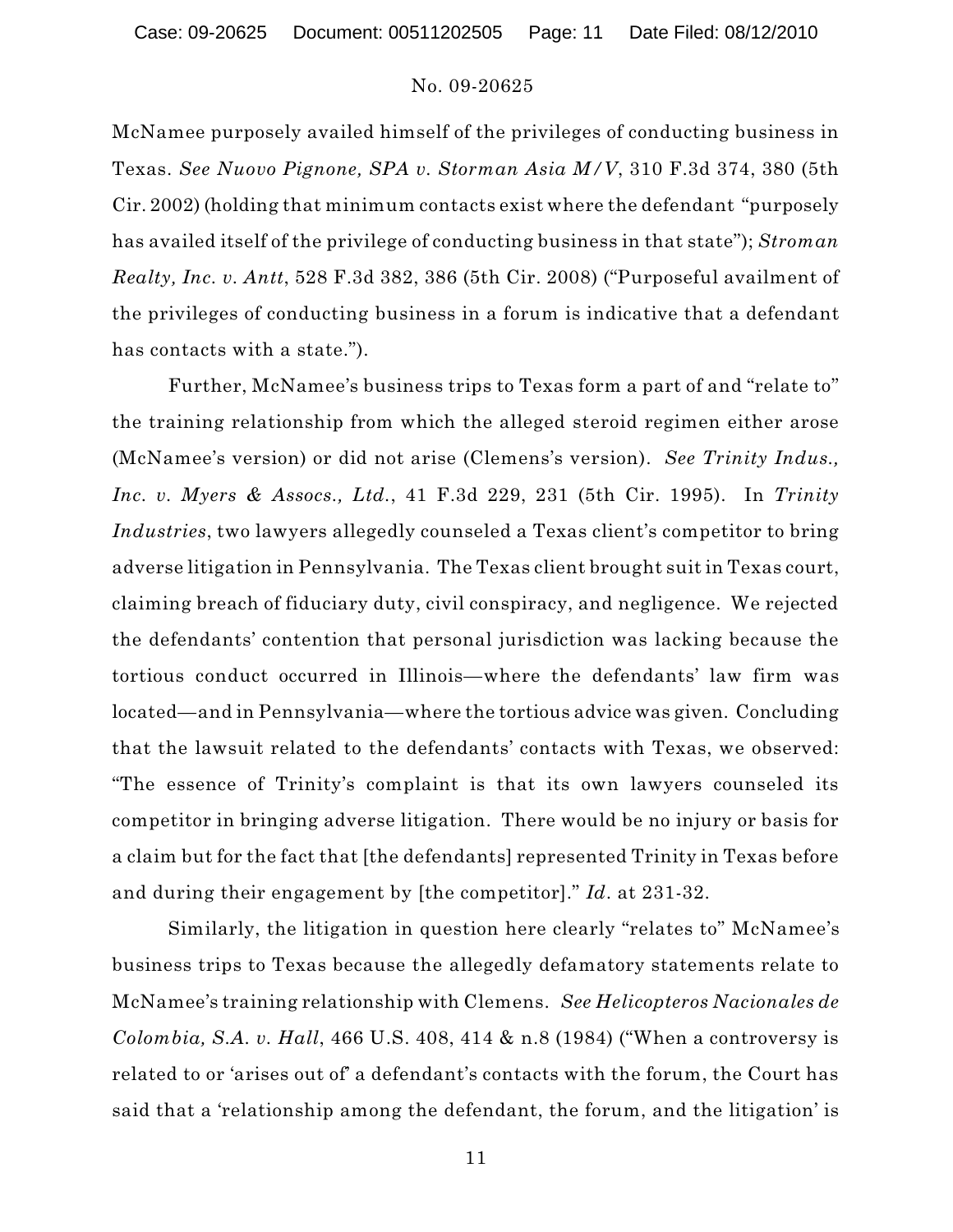Case: 09-20625 Document: 00511202505 Page: 12 Date Filed: 08/12/2010

### No. 09-20625

the essential foundation of *in personam* jurisdiction.") (quoting *Shaffer v. Heitner*, 433 U.S. 186, 204 (1977)). As discussed above, McNamee's background as Clemens's trainer, in both Texas and New York, is what put McNamee in a position to—in his words—give Clemens steroids and, further, made him a credible person of interest to the various investigatory bodies and a news organization such as SI.com. *See Trinity Indus.,* 41 F.3d at 231-32. Accordingly, McNamee should reasonably anticipate being haled into a Texas court for matters "relating to" his services as Clemens's personal trainer, including his statements that Clemens used steroids as part of his training regimen.

The fact that McNamee's training relationship with Clemens extended beyond Texas's borders does not deprive the district court of specific jurisdiction. Neither the Supreme Court nor this court has ever required the tortious conduct to occur exclusively in or be exclusively related to the forum state. *See Keeton v. Hustler Magazine, Inc.*, 465 U.S. 770, 780 (1984) ("[R]espondent is carrying on a *'part of its general business'* in New Hampshire, and that is sufficient to support jurisdiction when the cause of action arises out of the very activity being conducted, *in part*, in New Hampshire.") (emphasis added); *Walk Haydel & Assocs., Inc. v. Coastal Power Prod. Co.*, 517 F.3d 235, 244 (5th Cir. 2008) (rejecting defendant's argument that personal jurisdiction was improper because most of the relevant contacts occurred outside the forum state); *Streber v. Hunter*, 221 F.3d 701, 718 (5th Cir. 2000) (holding that specific jurisdiction was proper where "at least some of the allegations forming the basis of this lawsuit arise out of [the defendant's] contacts with Texas"). Accordingly, I conclude that the first prong of the specific jurisdiction inquiry is satisfied because McNamee's business contacts with Texas relate to this litigation and were more than "minimum."

2. *The Calder "Effects" Test Is Not a Limitation on the Ordinary Minimum Contacts Analysis*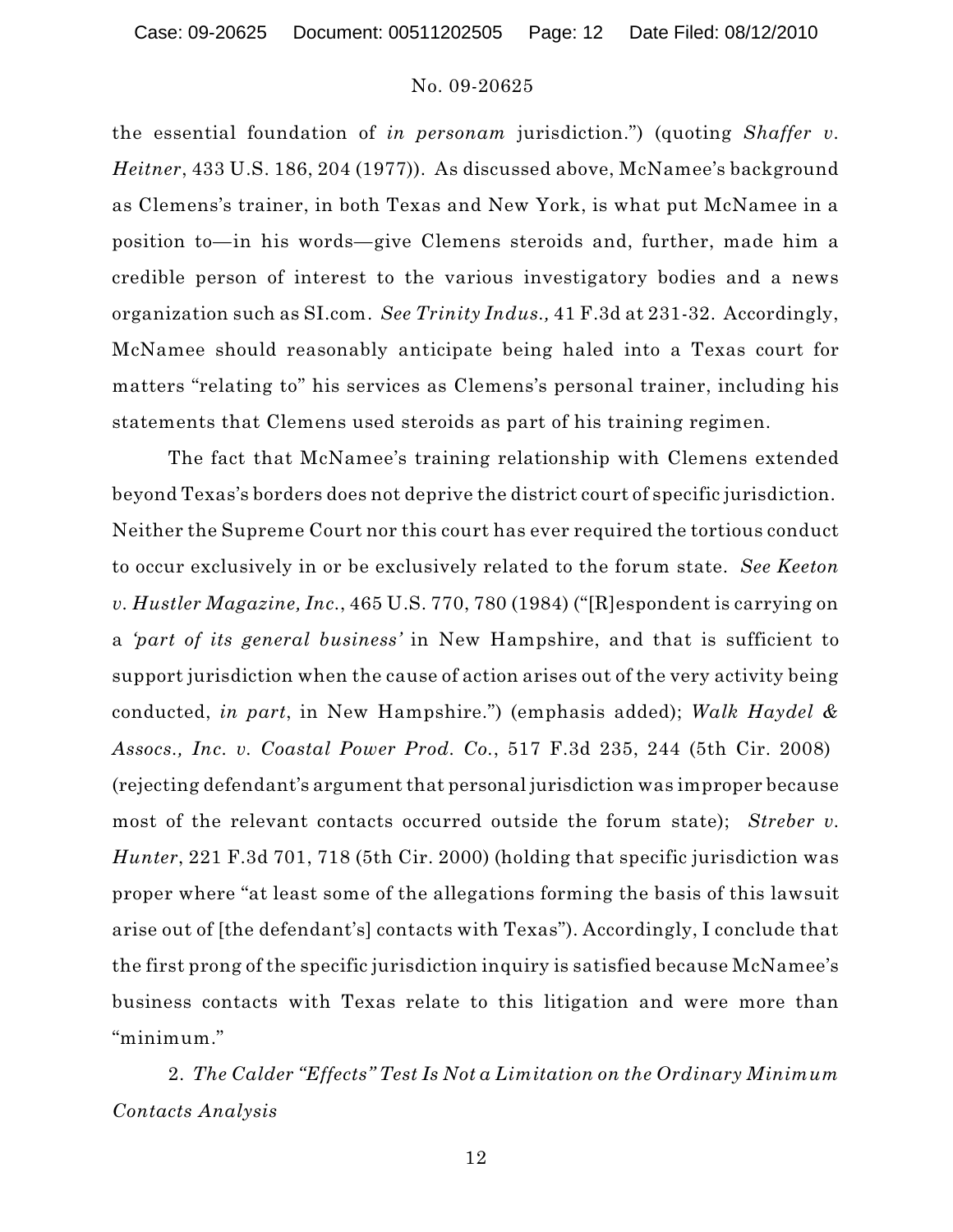In contrast, the majority opinion treats the thirty-five business trips discussed above as irrelevant and focuses entirely on the location of the alleged steroid injections in New York. Of course, Clemens denies that any such injections occurred—in Texas, New York, or anywhere else. Given the fact that we must assume for purposes of this analysis that Clemens's version of the facts is the true one, the "New York" situs of this case is based entirely upon a lie. McNamee could just as easily have named any other state as far as Clemens's position in this case is concerned. In relying entirely on the alleged libelant to fix the situs of suit, the majority opinion greatly limits specific jurisdiction jurisprudence in general and its application to libel cases in particular.

The majority opinion's formulation of the *Calder* effects test—requiring a plaintiff to show that (1) the subject matter of the defamatory statements concerned the forum; and (2) the sources relied upon by the author were in the forum—results in a mechanical personal jurisdiction test for defamation and libel cases that is both over- and under-inclusive. Two examples demonstrate this point.

In the first example, assume the same underlying facts present in this case, except that McNamee falsely stated that he injected Clemens with performance-enhancing drugs while at a truck stop in Montana. The majority's test would compel a conclusion that McNamee had purposefully availed himself of the laws of Montana because his defamatory statements concerned Montana and the focus of McNamee's story was on events that allegedly occurred in Montana. This conclusion would perhaps follow even if Clemens denied ever visiting Montana, and McNamee had no other contacts with Montana. In such a scenario, the setting of the false statement—and thus the defendant's relationship to the forum state—is fortuitous, *see Burger King*, 471 U.S. at 475, yet sufficient to establish minimum contacts under the reasoning of the majority opinion.

13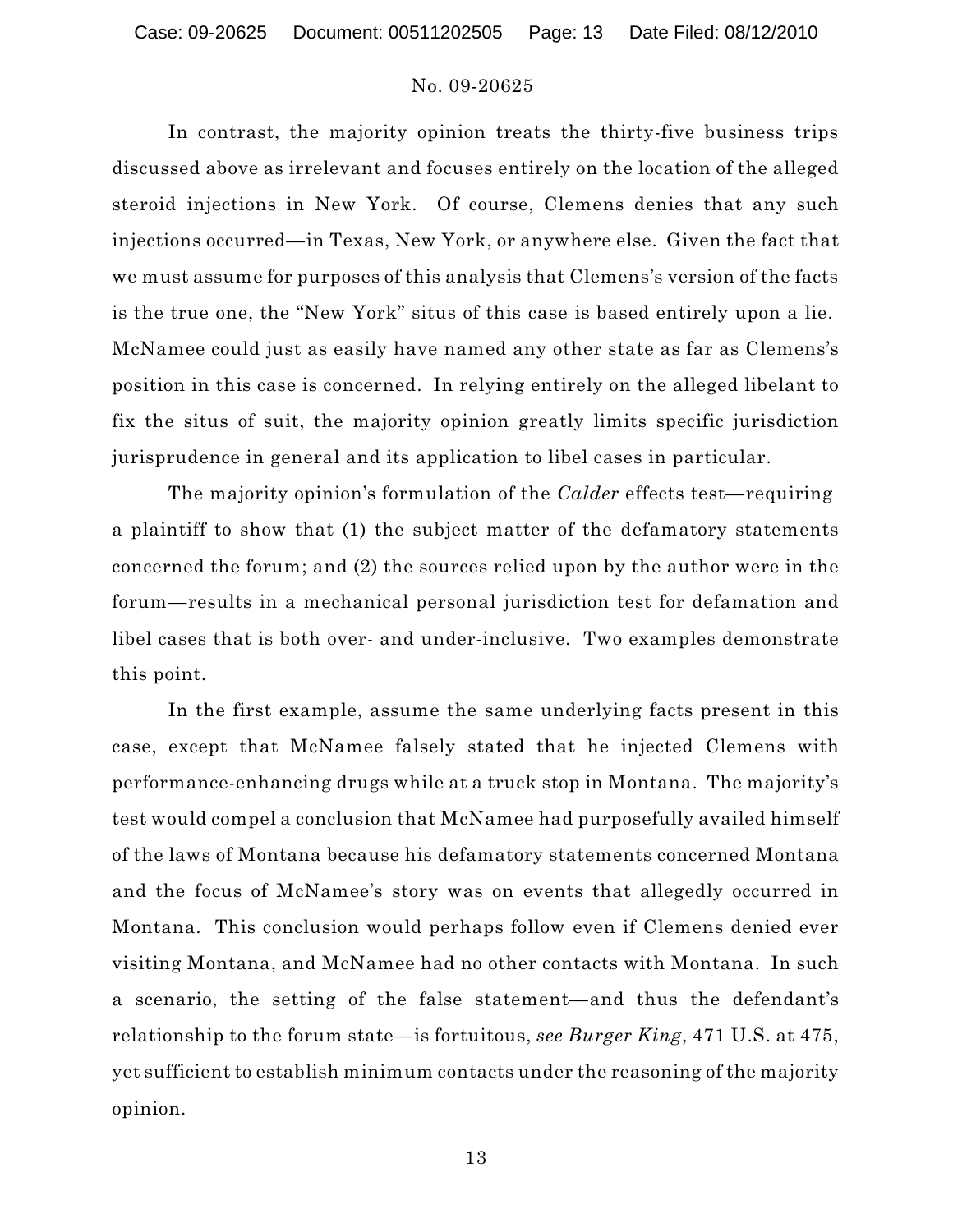In the second example, assume that Clemens played his entire professional career with the Houston Astros and that McNamee trained Clemens on a weekly basis in Texas. $^4$  Further assume, like we are required to here, that McNamee falsely stated that he injected Clemens with performance-enhancing drugs in New York, knowing that his statements would destroy Clemens's personal and professional reputation in Texas. Thus, the only relevant connection to New York in this hypothetical is McNamee's own false statement, and all other relevant contacts between McNamee and Clemens occur in Texas. Under the majority opinion's reasoning, personal jurisdiction in Texas in this example is improper because McNamee's statements did not concern Texas or rely on sources within Texas. McNamee's numerous business contacts with Texas, intent to harm Clemens in Texas, and knowledge that Clemens resided in Texas and would feel the brunt of the defamatory impact there would thus be insufficient to establish minimum contacts. The fact that McNamee did not research his allegations by consulting sources close to Clemens in Texas also becomes, under the majority opinion's analysis, a factor thwarting personal jurisdiction.<sup>5</sup> As a result of the majority opinion's test, McNamee could force Clemens to litigate his defamation action in a foreign state simply by omitting reference to Texas, staging the false story elsewhere, or declining to research his allegations in Texas.

These two contrasting examples demonstrate how the majority opinion misconstrues the *Calder* effects test as some sort of restriction in defamation or

<sup>&</sup>lt;sup>4</sup> This hypothetical scenario also presumes that general jurisdiction over McNamee is unavailable.

<sup>&</sup>lt;sup>5</sup> The "research" prong of *Calder*, *Revell*, and *Fielding* is irrelevant in this case because McNamee is not a journalist relying on external sources. He is the very person who claims to have committed the act which is the subject of the alleged libel. Unlike a journalist, such an alleged eyewitness would never be conducting "research" in Texas or anywhere else on whether he himself is telling the truth.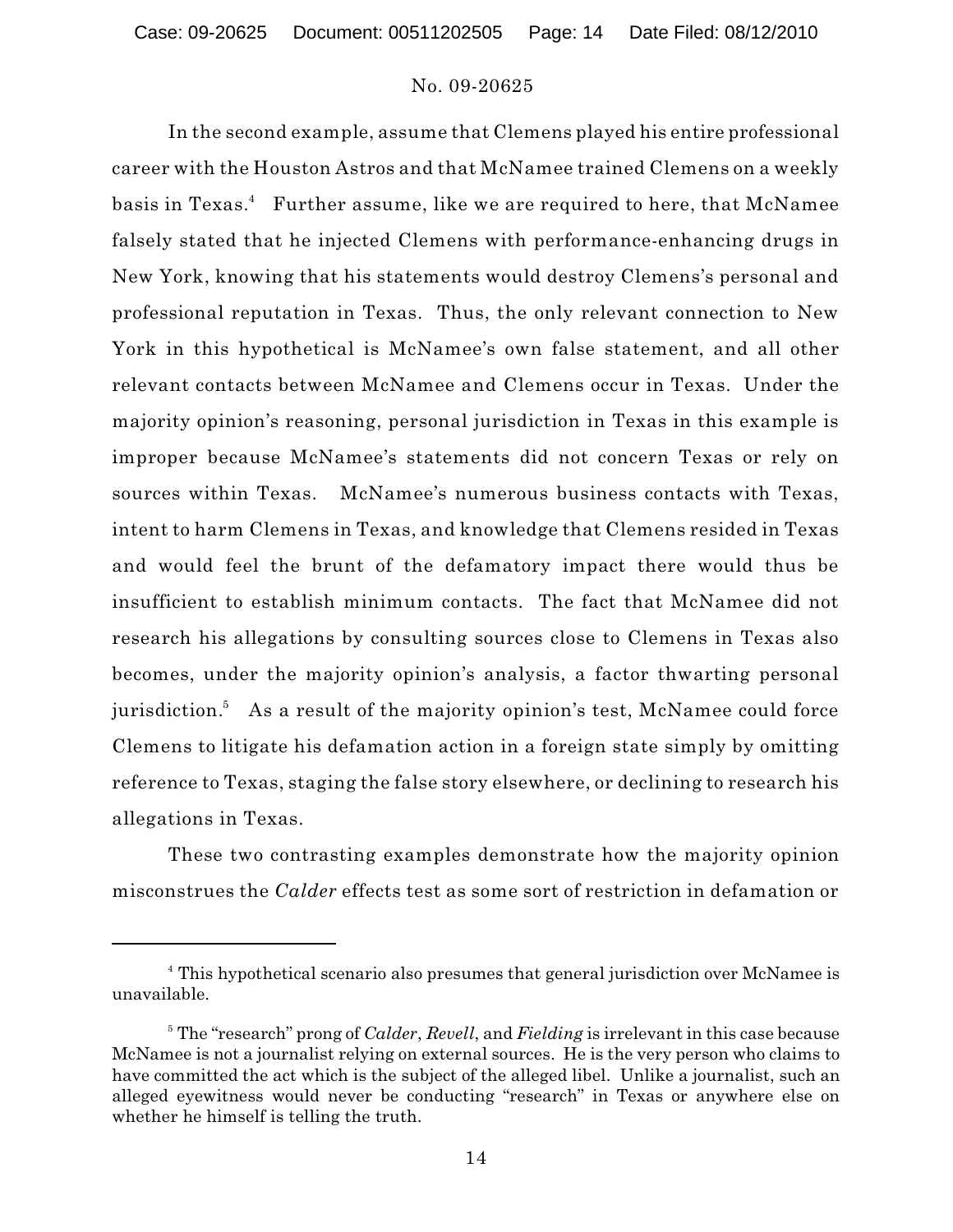libel cases on the ordinary minimum contacts analysis. In truth, *Calder* was an expansion of specific jurisdiction and the minimum contacts inquiry. The *Calder* "effects test" was an outgrowth of the recognition that a defendant need not ever have been physically present in the forum state to be subject to personal jurisdiction there. *See Calder*, 465 U.S. at 789 ("An individual injured in California need not go to Florida to seek redress from persons who, though remaining in Florida, knowingly cause the injury in California.").

To understand this point, we must detour briefly back to the seminal case of *International Shoe v. Washington*, 326 U.S. 310 (1945), which first articulated the minimum contacts test as a way to establish jurisdiction over a defendant not physically present in the state. The *International Shoe* Court recognized that a court's ability to exercise personal jurisdiction over a defendant historically required the defendant to be physically present in the forum. *Id.* at 316. Analyzing the physical presence concept, the *International Shoe* Court determined that a nonresident who had a random contact with the forum state should not be haled into court there on a matter unrelated to that contact, yet the absence of physical presence should not defeat jurisdiction for actions directed at the forum state. *Id.* at 316-18. Thus, while physical presence is not irrelevant to the jurisdictional analysis, it is not determinative of it either.

Understood against this backdrop, the *Calder* effects test is simply an additional, but not exclusive, vehicle for establishing personal jurisdiction over a nonresident defendant who may never have been to the forum state. *See Allred v. Moore & Peterson*, 117 F.3d 278, 287 (5th Cir. 1997) ("[T]he key to *Calder* is that the effects of an alleged intentional tort are to be assessed as part of the analysis of the defendant's relevant contacts with the forum. Whether these effects, either alone or in combination with other contacts, are sufficient to support in personam jurisdiction will turn upon the particular facts of each case.") (quoting *Wallace v. Herron*, 778 F.2d 391, 395 (7th Cir. 1985)). Put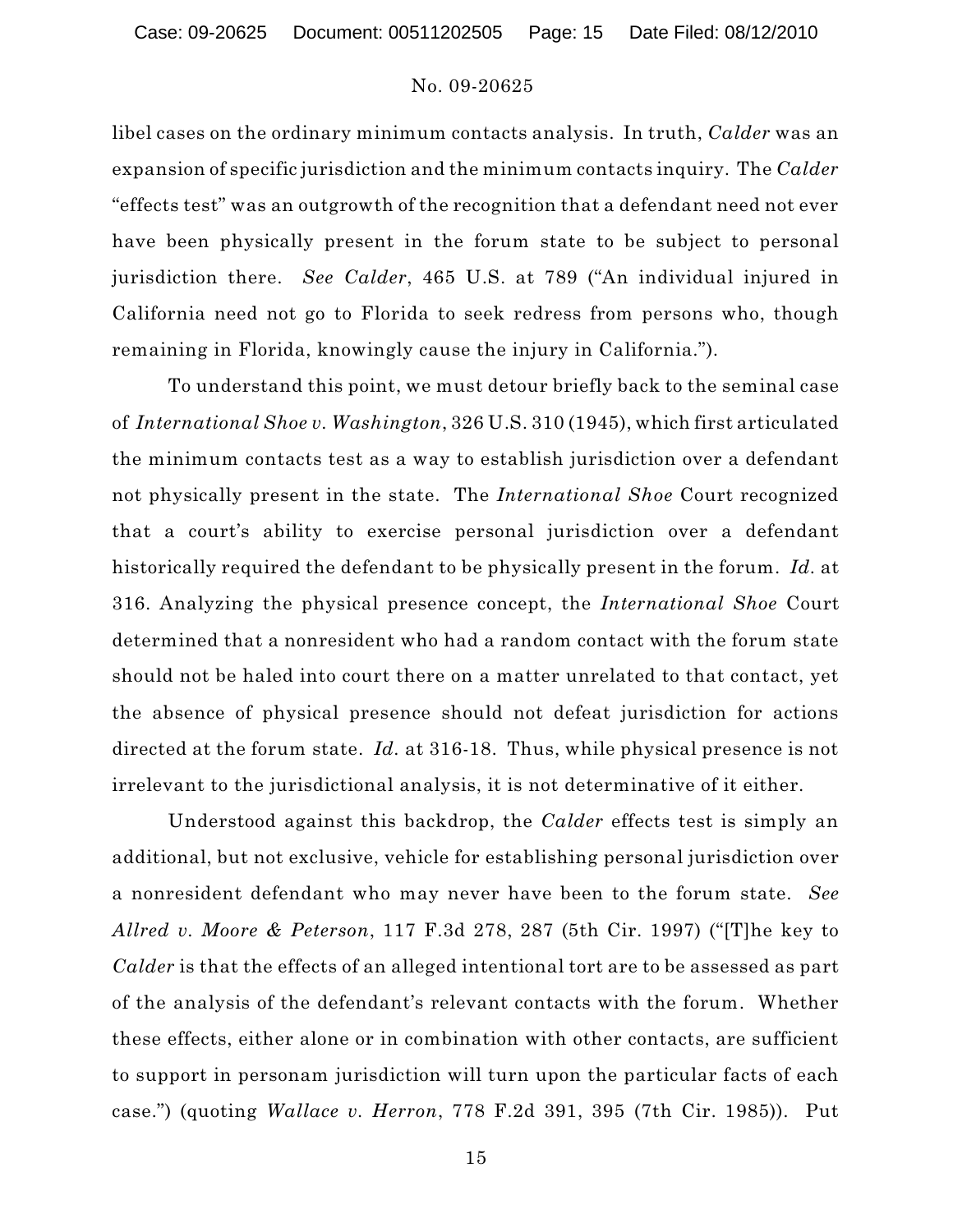another way, *Calder* allows a court to find that a nonresident defendant who intentionally aims his or her tortious conduct at the forum state has established minimum contacts with the forum, even if the defendant has not established a physical presence there. *See Mullins v. TestAmerica, Inc.*, 564 F.3d 386, 402 (5th Cir. 2009).

In this case, unlike *Calder*, *Revell*, and *Fielding*<sup>6</sup>, we are not in need of proxies for physical presence. McNamee indeed visited Texas many times. These were not mere pleasure trips or trips where McNamee was merely "passing through" Texas on the way to somewhere else. Rather, McNamee's numerous visits to Texas were business contacts with Clemens in the course of the very training relationship that did—or did not—give rise to the steroid use. *See Trinity Indus.,* 41 F.3d at 231 (holding that the defendants' business contacts with Texas "indicate that the defendants deliberately availed themselves of the benefits of an ongoing relationship with a Texas client and reasonably should have anticipated the possibility of being haled into court in Texas for claims arising out of or related to that relationship"); *Bullion v. Gillespie*, 895 F.2d 213, 217 (5th Cir. 1990) (holding that personal jurisdiction over a California doctor was proper in Texas for claims related to the administration of an experimental medical program in California because, in the aggregate, the doctor maintained numerous business contacts with patients, including the plaintiff, in Texas). In sum, McNamee's business relationship with Clemens in Texas establishes sufficient minimum contacts with Texas to support specific jurisdiction for this lawsuit, even without considering the *Calder* effects test.

*3. McNamee Has Minimum Contacts with Texas Under the* Calder *Effects Test*

 $6$  Fielding v. Hubert Burda Media, Inc., 415 F.3d 419 (5th Cir. 2005).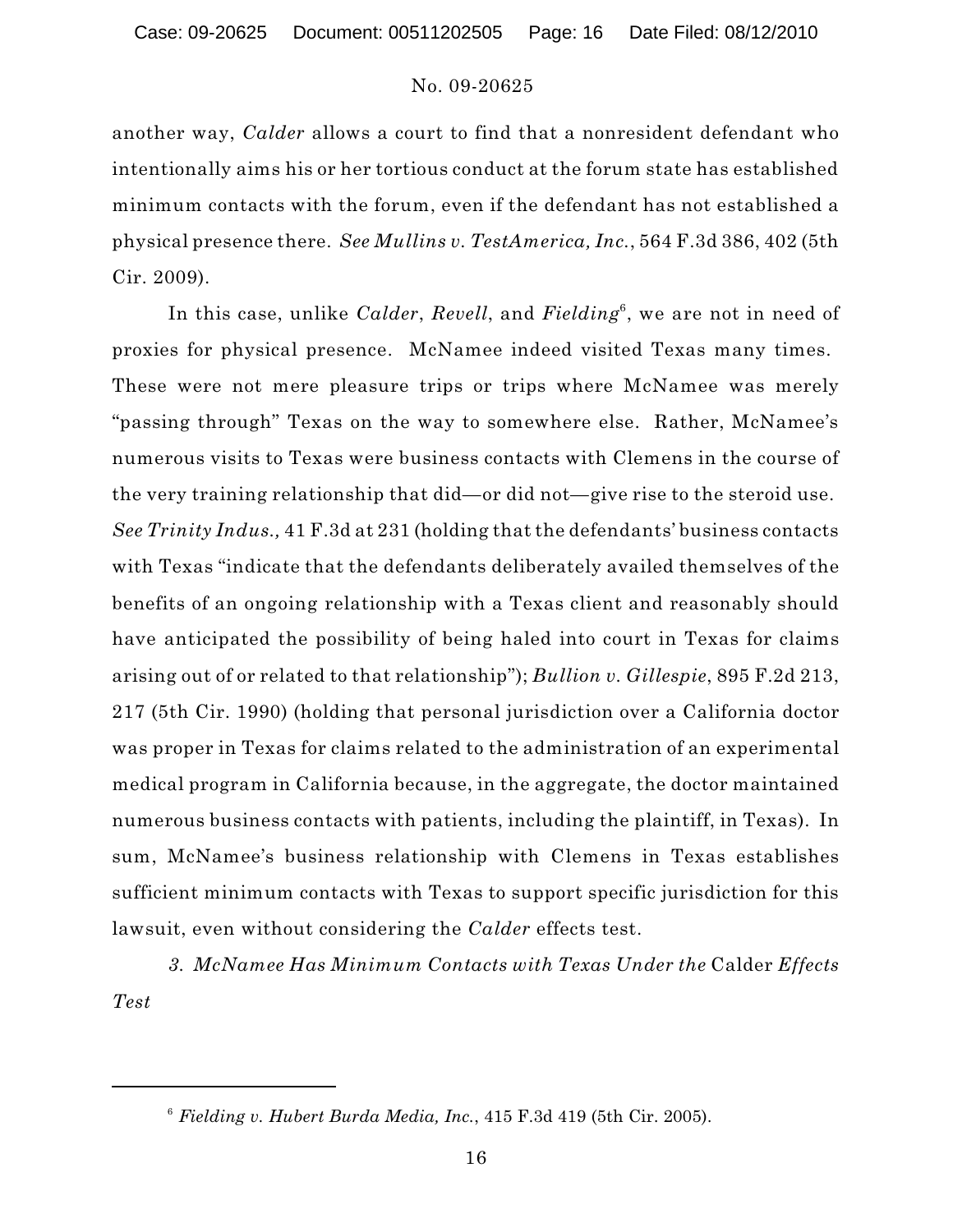However, even if Clemens must meet the *Calder* requirements, he has done so. It is undisputed that Clemens is a resident of Texas with many civic and business activities in that state. In addition to his residency in Texas, Clemens played baseball for the Houston Astros for three years shortly before the events in question. Taking Clemens's allegations in the complaint as true, McNamee intended to cause particular harm to Clemens in Texas because he was aware that Clemens resided in Texas and that the brunt of the impact of his statements would be felt by Clemens in Texas. This conduct constitutes the kind of "deliberate targeting" that the *Calder* Court found dispositive in analyzing personal jurisdiction.

In *Calder*, the National Enquirer published an article alleging that Shirley Jones, a nationally-known actress, drank alcohol so heavily as to interfere with her professional obligations as an actress. 465 U.S. at 789 n.9. Jones sued both the author and the editor of the article in California state court. The Court found that, despite the limited or total absence of physical connections between the defendants and the forum state, personal jurisdiction over the defendants was "proper in California based on the 'effects' of their Florida conduct in California." *Id*. at 789. The Court emphasized that the defendants' "intentional, and allegedly tortious, actions were expressly aimed at California" because the defendants knew the devastating impact the article would have upon Jones, and that the brunt of the injury would be felt by Jones in California, where she lived and worked. *Id.* at 789-90.

Thus, under *Calder*, personal jurisdiction is appropriate over McNamee because McNamee knew that Clemens resided and worked in Texas and that Clemens would feel the brunt of the impact of his allegedly defamatory statements in Texas. *See Southmark Corp. v. Life Investors, Inc.*, 851 F.2d 763, 772 (5th Cir. 1988) ("In *Calder*, the Supreme Court held that when an alleged tort-feasor's intentional actions are expressly aimed at the forum state, and the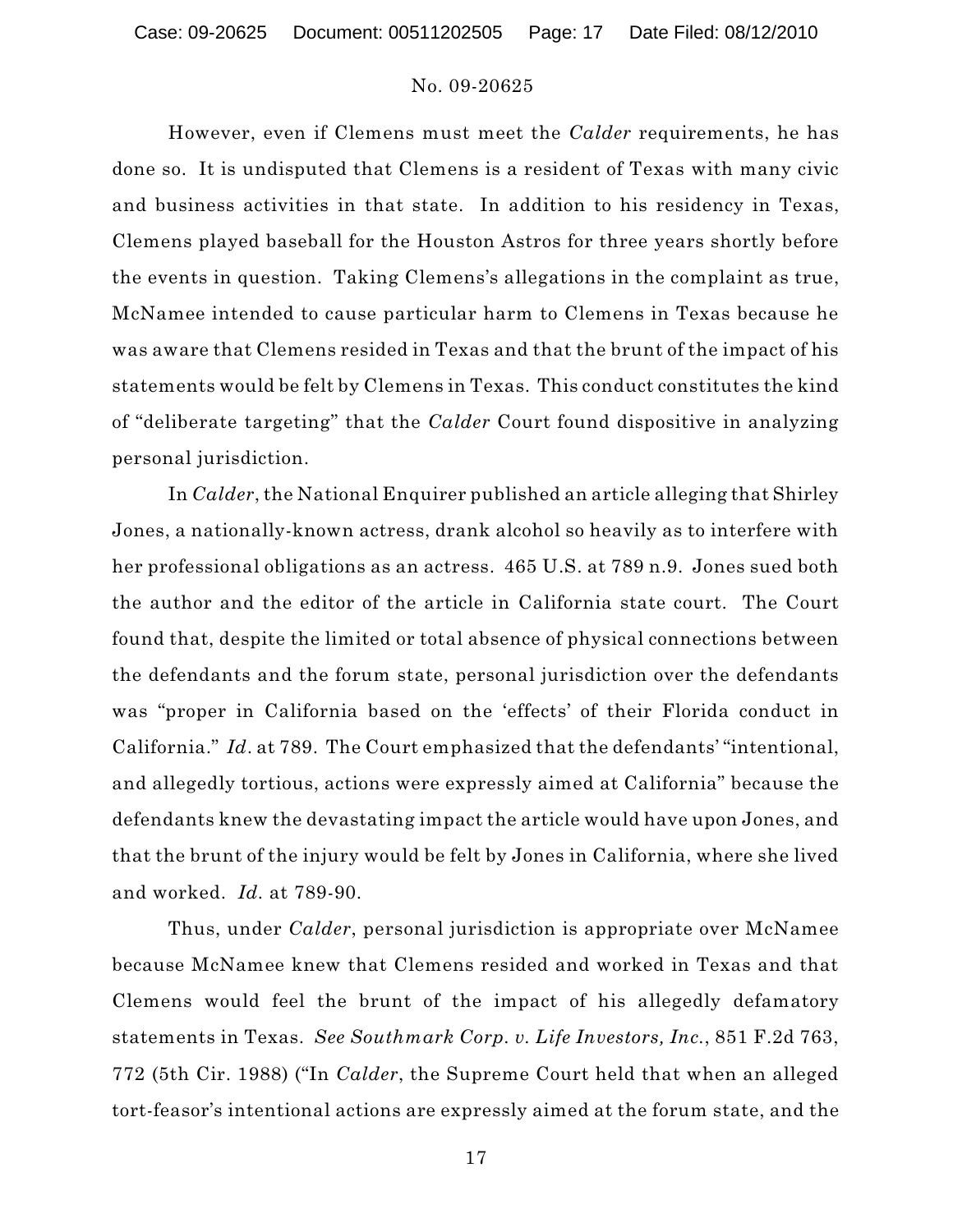tort-feasor knows that the brunt of the injury will be felt by a particular resident in the forum, the tort-feasor must reasonably anticipate being haled into court there to answer for its tortious actions."); *Guidry v. U.S. Tobacco Co.*, 188 F.3d 619, 628 (5th Cir. 1999) ("Even an act done outside the state that has consequences or effects within the state will suffice as a basis for jurisdiction in a suit arising from those consequences if the effects are seriously harmful and were intended or highly likely to follow from the nonresident defendant's conduct."); *Brown v. Flowers Indus., Inc.*, 688 F.2d 328, 333 (5th Cir. 1982) (holding that specific personal jurisdiction existed in defamation action even though the non-resident defendant was not present in the forum state, but concluding that, "[i]f, as is alleged in this case, [the defendant] causes injury in [the forum state], he is covered by the [long-arm] statute").

For his part, McNamee does not dispute that Clemens suffered particular injury in Texas as a result of McNamee's allegations. Instead, McNamee contends, and the majority opinion apparently agrees, that because he said the steroid injections occurred only in New York, this case has no connection to Texas, citing *Revell* and *Fielding*.

However, unlike *Revell*, where the defendant was unaware of the plaintiff's residence, here McNamee was acutely aware of Clemens's relationship to Texas from his visits there and from his overall training relationship with Clemens. Further, the defendant in *Revell* had no relevant contacts with Texas and no other facts demonstrated that the defendant had intentionally directed his allegedly tortious conduct toward the plaintiff in Texas. In this case, McNamee's training relationship with Clemens in Texas and his knowledge that Clemens resided and had recently played professional baseball in his home state of Texas demonstrate that McNamee purposefully directed his allegedly defamatory statements at Clemens's personal and professional reputation in Texas. *See Revell*, 317 F.3d at 475-76 (observing that knowledge of the forum at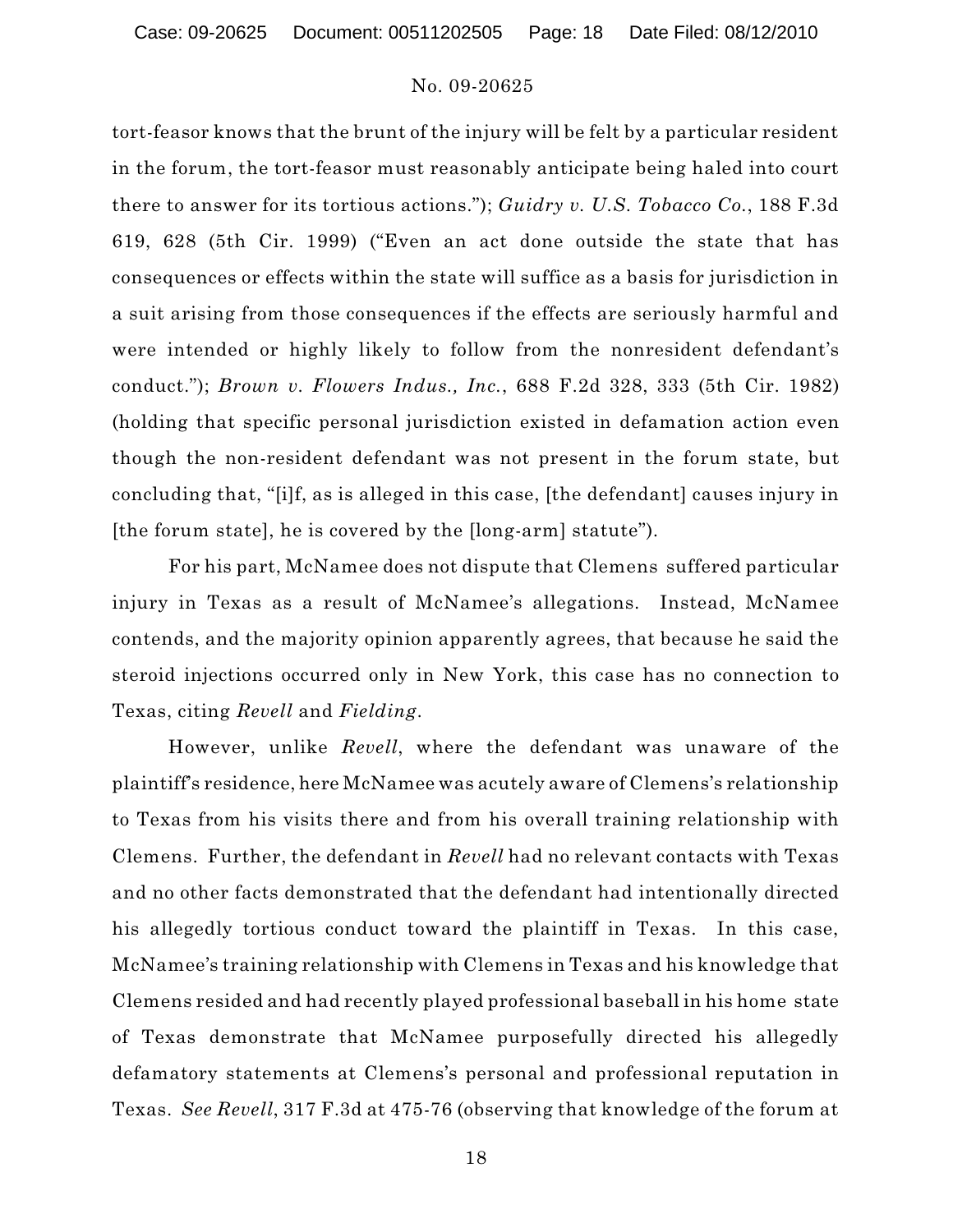which the defendant's conduct is directed will often provide sufficient evidence that the forum is the focal point of the tortious activity).

Similarly, *Fielding* is inapposite. In *Fielding*, the plaintiffs were living overseas in the Swiss embassy in Germany. The court observed that it was unclear if and when the appellants ever lived in Texas because "during virtually the entire time relevant to this lawsuit, [the appellants] appear to have been residents of Germany." 415 F.3d at 423-24 n.2. The allegedly libelous articles focused on the appellants' social lives in Germany, and the brunt of the injuries suffered by the appellants occurred overseas. In contrast, Clemens's life is anchored in Texas, and McNamee was well aware of this fact at the time he made the allegedly defamatory statements about Clemens. Further, unlike the German newspaper at issue in *Fielding*, which was unlikely to be read in Texas, SI.com is widely available and likely to be read by Clemens's fan base in Texas. In short, the SI.com publication is much more similar to the publication at issue in *Calder*, where the Court found personal jurisdiction over the nonresident defendant.

By focusing exclusively on the setting of McNamee's allegedly defamatory statements, the majority opinion unduly narrows the minimum contacts and specific jurisdiction inquiry to a mechanical or technical formulation, rather than the "highly realistic" approach urged by the Supreme Court. *Burger King*, 471 U.S. at 478-79 ("The Court long ago rejected the notion that personal jurisdiction might turn on 'mechanical' tests or on 'conceptualistic . . . theories' . . . . Instead, we have emphasized the need for a 'highly realistic' approach . . ."); *Int'l Shoe Co.*, 326 U.S. at 319 ("It is evident that the criteria by which we mark the boundary line . . . cannot be simply mechanical or quantitative. . . . Whether due process is satisfied must depend rather upon the quality and nature of the activity in relation to the fair and orderly administration of the laws . . ."). Indeed, were this case to proceed to trial, McNamee and Clemens would no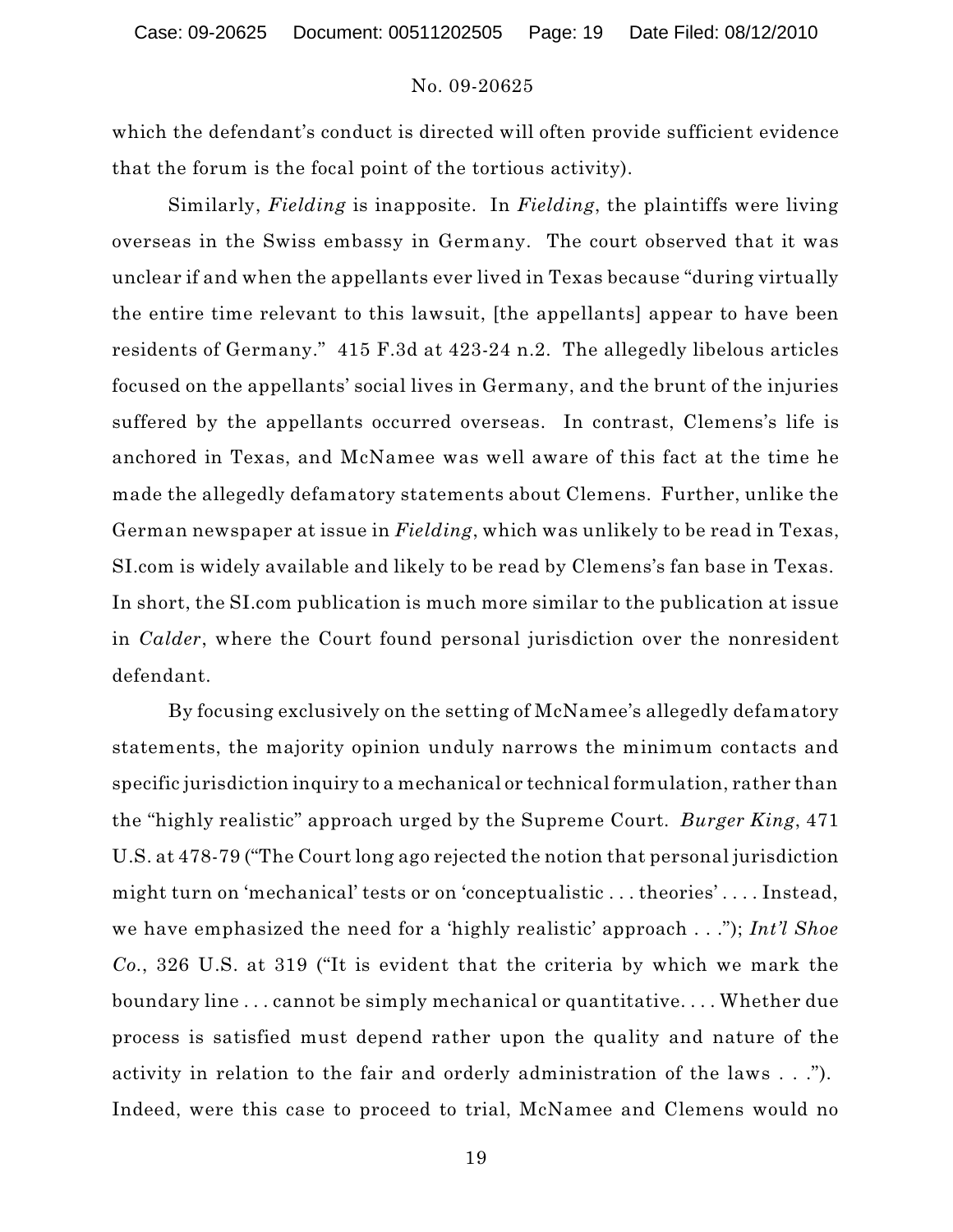doubt testify extensively regarding their training relationship, including the relationship in Texas, both in the off-seasons and while Clemens played with the Houston Astros. The scope of the trial certainly would not be limited to the events that did or did not transpire in New York on the particular dates alleged by McNamee. Employing the "highly realistic" approach advocated by the Supreme Court, Clemens has alleged sufficient facts to show that McNamee intentionally directed his allegedly defamatory remarks at Clemens's personal and professional reputation in Texas.

Thus, I would conclude that McNamee had sufficient minimum contacts with Texas under the *Calder* effects test because McNamee was aware that Clemens resided and worked in Texas and that the brunt of the impact of his defamatory statements would be felt by Clemens in Texas.

*4. McNamee Had Minimum Contacts with Texas Sufficient to Support Specific Jurisdiction Here*

Either considering only the business contacts by McNamee in Texas or considering the "effects test" of *Calder* under the facts alleged here, McNamee had sufficient minimum contacts with Texas. When both are combined, this conclusion becomes even more clear. *See Walk Haydel*, 517 F.3d at 243 ("W&S's purposeful contacts with Louisiana, in combination with the foreseeable harmful effects in Louisiana of its allegedly illegal activity, makes specific jurisdiction proper."); *see also Wien Air Alaska, Inc. v. Brandt*, 195 F.3d 208, 214 (5th Cir. 1999) ("In addition to the communications Brandt directed into Texas from outside of Texas, Brandt also visited Texas during 1989 at which time he allegedly gained from Tjontveit the confidential information he would later use against Wien Air."). Accordingly, I would conclude that McNamee had sufficient minimum contacts with Texas to make it reasonably foreseeable that he would be haled into a Texas court for this lawsuit.